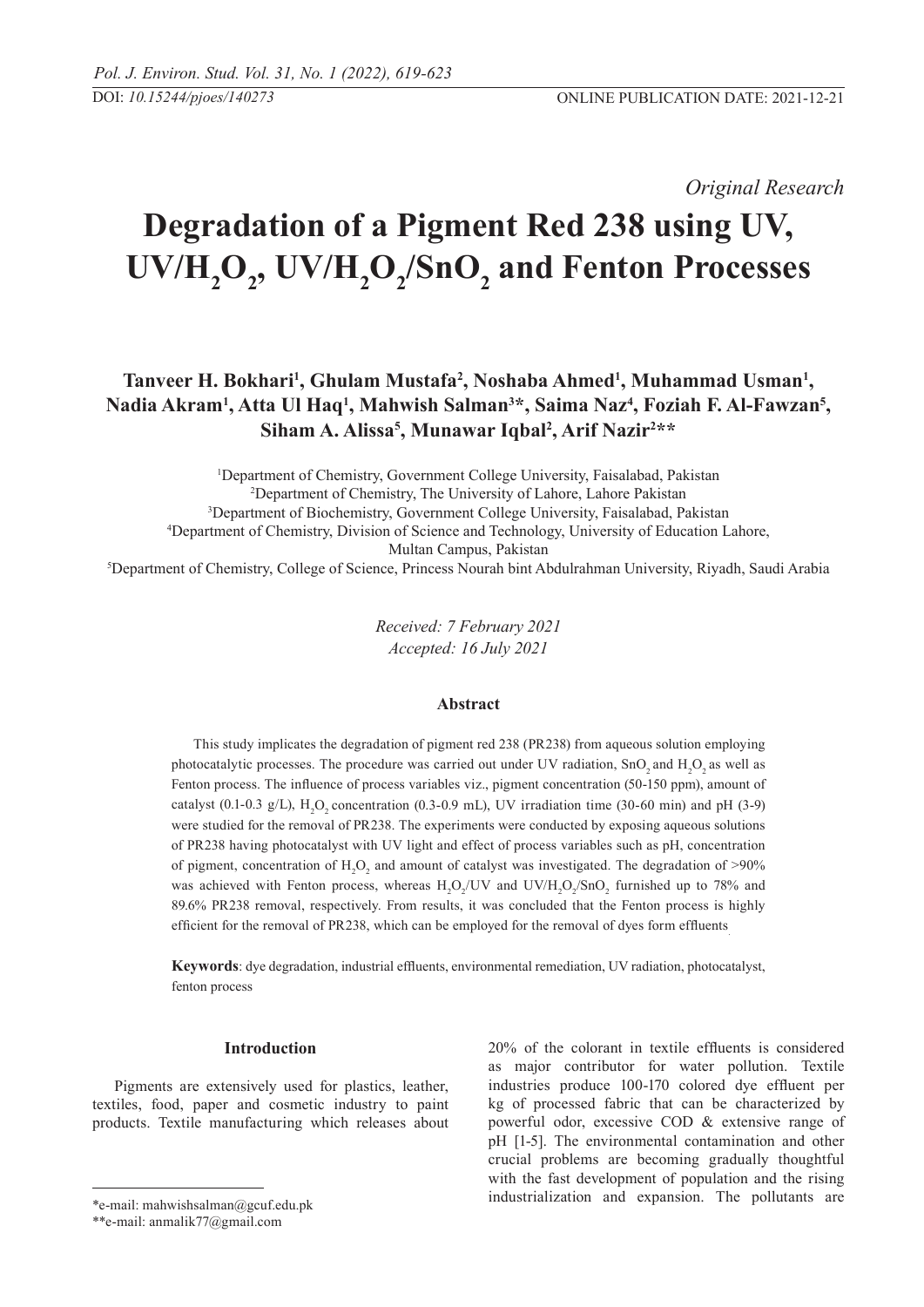released into water bodies, inevitable or unacceptable by all means, has been projected as the chief cause of environment contamination [6-9].

Many conventional methods of treatment are inefficient, non-destructive, shifting chemicals from water to additional stage and generating secondary pollution. Based on heterogeneous photocatalysis, advanced oxidation processes (AOPs) appear to be an effective procedure due to having a variety of important features. The favorable operating conditions or features

are mild functioning temperature, pressure, low energy production, maximum pollutant mineralization without subordinate pollutants and lower cost. Photocatalytic degradation is considered as one of the main advanced oxidation processes to destroy organic contaminants [10, 11].

Generally, the photocatalyst may include predictable metal oxides without pores e.g.,  $SnO<sub>2</sub>$ ,  $TiO<sub>2</sub>$ ,  $ZnO$ , etc. The production of energy charge carriers commonly called as electron-hole pairs shall begin on the light



Fig. 1. Absorption spectra of Red 238 Pigment, (b-f) Effect of process variable on Red 238 Pigment percentage degradation, b)  $H_2O_2$ , c)  $SnO<sub>2</sub>$ , d) reaction time, e) pH and f) pigment concentration.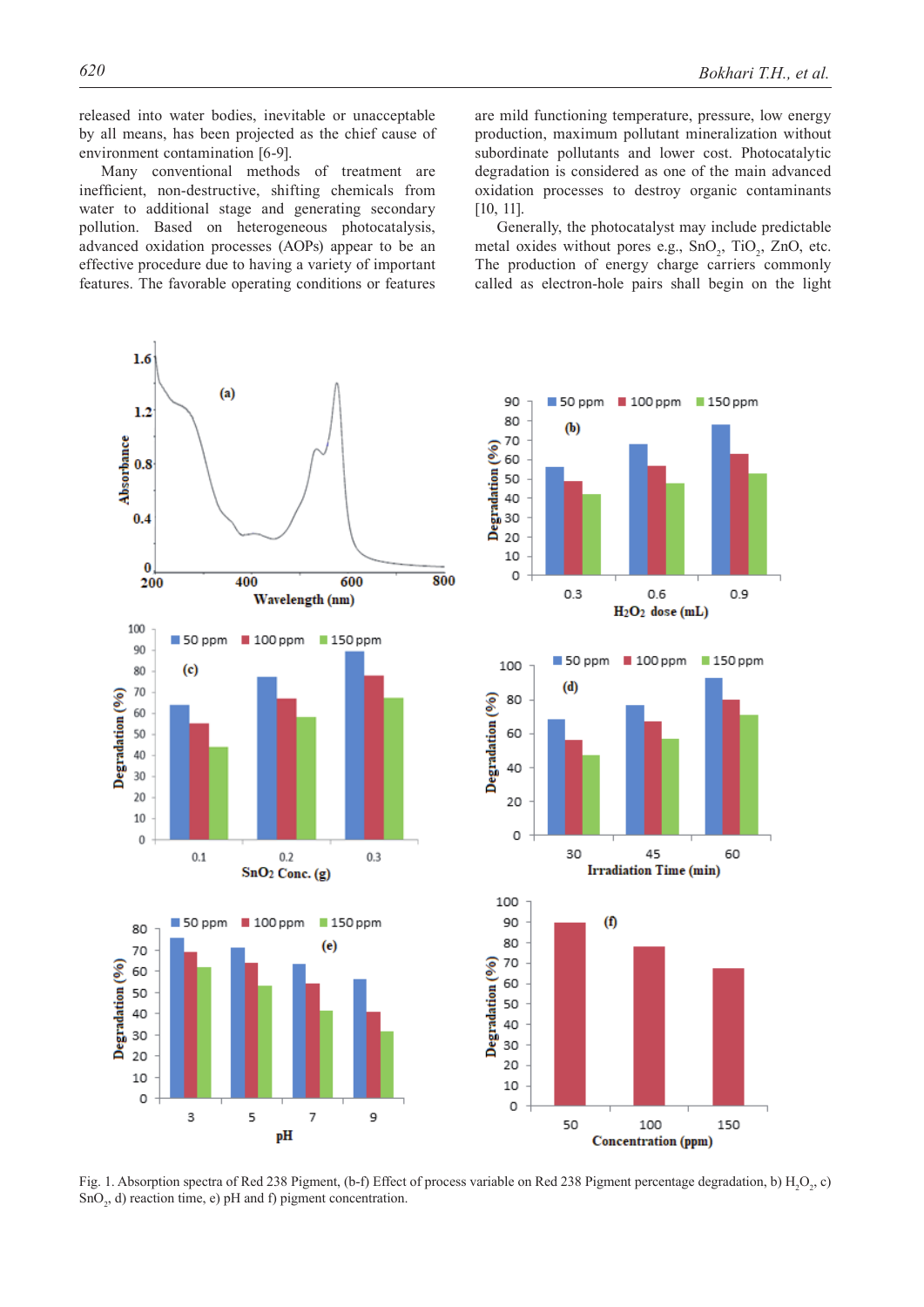impregnation having energy equivalent to the band gap energy of the catalyst. These electron-hole (e-h) pair produce radicals to participate in oxidation-reduction process. This surface phenomenon is helpful to attain the oxidation of organic pollutants [12, 13]. In process based on photocatalytic destruction, the contaminants are destructed by the action of reactive species. The species are prepared by multi-step process using photocatalyst, light source and oxidizing agent like  $H_2O_2$  [14, 15].

#### **Materials and Methods**

Red 238 pigment was obtained from Harris dyes and chemicals, Faisalabad, Pakistan. All reagents and chemicals employed were acquired from Merck and Sigma Aldrich. HCl and NaOH (0.1 M) was used for pH adjustment. Pigment red 238 stock solution of 1000 ppm was made in a flask (1000 mL) by adding 1 g of pigment in 1L water. Further dilutions of this stock solution were made with distilled water to achieve a series of pigment solutions with different concentrations. The diluted solutions were exposed to UV radiations having wavelength of 254 nm and intensity of 144 watts. After time intervals (30, 45 and 60 min), the absorbance of the sample was measured (Perkin-Elmer spectrophotometer). The solution was placed in sample cell of spectrophotometer and it was then scanned for UV-Visible range (200-800 nm). The aqueous solution of pigment red 238 showed absorption peak ( $\lambda_{\text{max}}$ ) at 577 nm in visible region is shown in (Fig. 1). The change in sample absorption of each pigment solution was measured before and after each treatment by spectrophotometer (Perkin-Elmer). The absorbance of treated pigment sample was recorded at 577 ( $\lambda_{\text{max}}$ ), which was used for residual pigment concentration by employing relation (pigment removal  $(\%)$  = absorbance at 0 time/ absorbance at 0 time  $*$  100).

#### **Results and Discussion**

The outcome of the initial  $H_2O_2$  amount on the discoloration of dye was investigated. The rate of degradation increased with increasing concentrations of  $H_2O_2$ . Under ultraviolet light,  $H_2O_2$  generates additional superoxide anion to increase treatment efficiency. It occurs through interaction of hydrogen peroxide with light [16].

It was observed that by increasing the  $H_2O_2$ concentration from 0.3-0.9 mL, the pigment removal efficiency was also increased, which is due to generation of 'hydroxyl radicals ( $H_2O_2 \rightarrow 2$ <sup>•</sup>OH) [17]. The  $H_2O_2$  act as an oxidant, which enhanced the pigment degradation by generation hydroxyl radical, which is a strong oxidizing agent and remove the pigment by oxidationdegradation mechanism [18]. The effectiveness of the process was also scrutinized in the occurrence of UV

and different concentrations of hydrogen peroxide and showed that increasing the amount of  $H_2O_2$  will raise the degradation of the red 238 pigment (Fig. 1). The catalytic loading on degradation of dye was examined by differing  $SnO<sub>2</sub>$  dose from 0.1 to 0.3 g/L. Each pigment solution was treated by changing concentrations of  $SnO<sub>2</sub>$ to elucidate the influence of  $SnO<sub>2</sub>$  concentration. As the amount of catalyst was increased from 0.1 to 0.3 g/L, then degradation increased from 64.1 to 89.6% at 60 min irradiation time. Results showed that degradation of red 238 reaches a maximum of 0.3g/L. This stated that the active site obtained for substrate adsorption on the catalytic surface is restricted to a catalytic dose of 0.3g/L. The removal efficacy of pigment increases due to active sites on the catalyst surface (Fig. 1) [19, 20] [21].

The aqueous pigment solution was subjected to treatment by Fenton reagent  $(Fe^{2+}/H_2O_2)$  in the occurrence of UV radiation while keeping other parameters constant. In fact, the Fenton process initiates with the generation of hydroxyl radicals. As a result,  $Fe^{2+}$  reacts with  $H_2O_2$ . All the ferrous ion and  $H_2O_2$  lead not only to formation of hydroxyl radicals but also to formation of scavengers of hydroxyl radicals. The ratio of  $[Fe^{2+}]/ [H_2O_2]$  are expected to have an influence on the amounts of radical ̇OH production and scavenging. It is therefore crucial to use the optimal  $[Fe^{2+}]/ [H_2O_{21}]$  ratio [22, 23]. It was indicated the maximum degradation for pigment solution was 93.2% (Fig. 1). The pH of the mixture was varied by HCl and NaOH to the pigment solution. With rise of pH from acidic to basic, the rate of degradation has been found to decreases [24, 25]. The increase in the degradation rate at lower pH could be ascribed to the lesser recombination rate of ̇OH radicals produced under these acidic conditions [26]. The concentration of pigment in the wastewaters originated form textile industry is in the range of 50 to 150 mg/L. Usually, the removal of pigment declines with increment in the initial concentration. At higher concentration, the production of ̇OH on catalytic exterior is reduced because the active sites and the number of pigment molecules increases as compared to OH· radical [27]. Consequently, the reaction among the catalyst and hydrogen peroxide was hindered, thereby reducing degradation efficiency [28, 29].

#### **Conclusion**

In this study, red 238 pigment is degraded employing UV,  $UV/H_2O_2$ ,  $UV/H_2O_2/SnO_2$  and Fenton processes. The effect of the key working parameters that influence the pigment removal including initial pigment concentration, contact time, medium pH and  $H_2O_2$  concentration were studied. The percentage of pigment degradation improved with an increase in catalyst loading and reduced with increase in pH, initial concentration of pigment. The pH 4 was found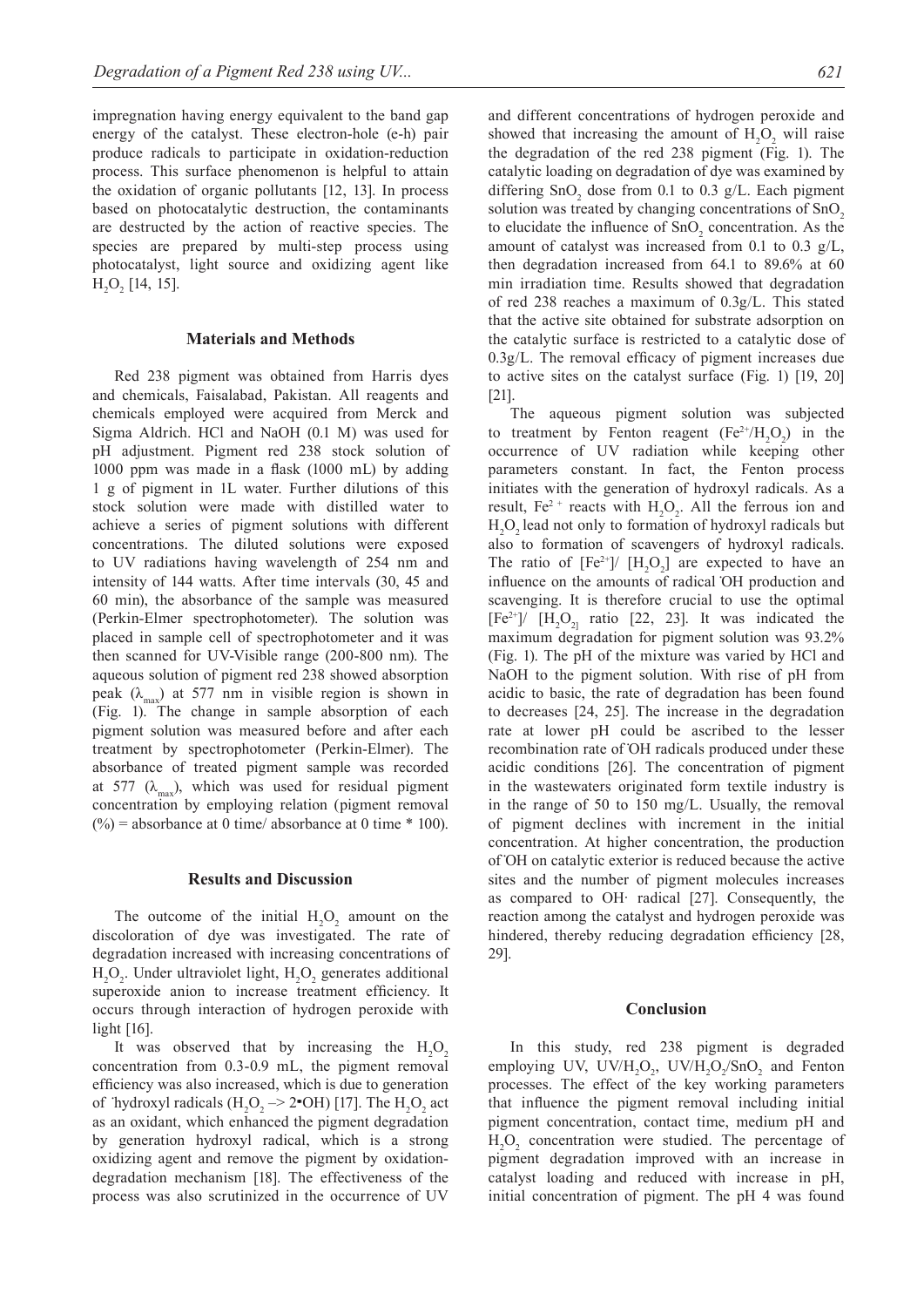to be appropriate for photocatalytic destruction of red 238. The maximum removal of red 238 with  $UV/H_2O_2$ ,  $UV/H_2O_2/SnO_2$  and Fenton process was 78%, 89.6% and 93.2%, respectively in 60 min. The results indicate that Fenton process is highly promising for the removal of Red 238 pigment versus other, which could be employed for the removal of Red 238 from effluents.

#### **Acknowledgment**

This research was funded by the Deanship of Scientific Research at Princess Nourah bint Abdulrahman University through the Fast-track Research Funding Program.

#### **Conflict of Interest**

The authors declare no conflict of interest.

#### **References**

- 1. JALAL G., ABBAS N., DEEBA F., BUTT T., JILAL S., SARFRAZ S. Efficient removal of dyes in textile effluents using aluminum-based coagulants. Chem Int, **7**, 197, **2021**.
- 2. ABBAS N., BUTT M.T., AHMAD M.M., DEEBA F., HUSSAIN N. Phytoremediation potential of Typha latifolia and water hyacinth for removal of heavy metals from industrial wastewater. Chem Int, **7**, 103, **2021**.
- 3. NOUREN S., SARWAR M., DIN G.M.-U., YAMEEN M., BHATTI HN., SOOMRO GA., SULEMAN M., BIBI I., KAUSAR A., NAZIR A., IQBAL M. Sweet lime-mediated decolorization of textile industry effluents. Pol J Environ Stud, **28**, 283, **2019**.
- 4. JABEEN S., ALI S., NADEEM M., ARIF K., QURESHI N., SHAR G.A., SOOMRO G.A., IQBAL M., NAZIR A., SIDDIQUA U.H. Statistical modeling for the extraction of dye from natural source and industrial applications. Pol J Environ Stud, **28**, 2145, **2019**.
- 5. ALI K., AKHTAR N., SHUAIB M., ALI S., GHAFFAR A., SHAH M., KHAN A., HUSSAIN F., KHAN Z., KALEEM I., NAZIR A., IQBAL M. Impact of urbanization on vegetation: a survey of peshawar, pakistan. Pol J Environ Stud, **28**, 2523, **2019**.
- 6. ELSHERIF K.M., EL-DALI A., ALKAREWI A.A., MABROK A. Adsorption of crystal violet dye onto olive leaves powder: Equilibrium and kinetic studies. Chem Int, **7**, 79, **2021**.
- 7. KHAN N.-U.-H., BHATTI H.N., IQBAL M., NAZIR A., AIN H. kinetic study of degradation of Basic Turquise Blue X-GB and Basic Blue X-GRRL using Advanced oxidation process. Z Phys Chem, **234**, 1803, **2020**.
- 8. ARSHAD R., BOKHARI T.H., JAVED T., BHATTI I.A., RASHEED S., IQBAL M., NAZIR A., NAZ S., KHAN M.I., KHOSA M.K.K., IQBAL M., ZIA-UR-REHMAN. Degradation product distribution of Reactive Red-147 dye treated by  $UV/H_2O_2/TiO_2$  advanced oxidation process. J Mater Res Technol, **9**, 3168, **2020**.
- 9. Iqbal M., Abbas M., Nazir A., Qamar A.Z. Bioassays based on higher plants as excellent dosimeters for ecotoxicity monitoring: A review. Chem Int, **5**, 1, **2019**.
- 10. IQBAL M., ABBAS M., ARSHAD M., HUSSAIN T., KHAN A.U., MASOOD N., TAHIR M.A., HUSSAIN S.M., BOKHARI T.H., KHEA R.A., Gamma radiation treatment for reducing cytotoxicity and mutagenicity in industrial wastewater. Pol J Environ Stud, **24**, 2745, **2015**.
- 11. KHAN N.U.-H., BHATTI H.N., IQBAL M., NAZIR A. Decolorization of basic Turquise Blue X-GB and Basic Blue X-GRRL by the Fenton's process and its kinetics. Z Phys Chem, **233**, 361, **2019**.
- 12. SHINDE D.R., TAMBADE P.S., CHASKAR M.G., GADAVE K.M. Photocatalytic degradation of dyes in water by analytical reagent grades  $ZnO$ ,  $TiO<sub>2</sub>$  and SnO2 : a comparative study. Drink Water Eng Sci, **10**, 109, **2017**.
- 13. NOUREN S., BHATTI H.N., IQBAL M., BIBI, I., NAZAR N., IQBAL D.N., KANWAL Q., KAUSAR A., HUSSAIN F. Redox mediators assisted-degradation of direct yellow 4. Pol J Environ Stud, **26**, 2885, **2017**.
- 14. LIN Y., FERRONATO C., DENG N., CHOVELON J.-M. Study of benzylparaben photocatalytic degradation by TiO2 . Appl Catal B. **104**, 353, **2011**.
- 15. AHMED S., RASUL M., MARTENS W.N., BROWN R., HASHIB M. Heterogeneous photocatalytic degradation of phenols in wastewater: a review on current status and developments. Desalination, **261**, 3, **2010**.
- 16. SANDA M.D.A., BADU M., AWUDZA J.A., BOADI N.O. Development of TiO<sub>2</sub>-based dye-sensitized solar cells using natural dyes extracted from some plant-based materials. Chem Int, **7**, 9, **2021**.
- 17. SAYED M. Removal of ciprofloxacin by gamma irradiation: Degradation mechanism and pathways of products studies. Chem Int **1**, 81, **2015**.
- 18. JAMAL M.A., MUNEER M., IQBAL M. Photodegradation of monoazo dye blue 13 using advanced oxidation process. Chem Int **1**, 12, **2015**.
- 19. GUPTA V.K., JAIN R., MITTAL A., SALEH T.A., NAYAK A., AGARWAL S., SIKARWAR S. Photocatalytic degradation of toxic dye amaranth on  $TiO<sub>2</sub>/UV$  in aqueous suspensions. Mater Sci Eng C, **32**, 12, **2012**.
- 20. IQBAL M., NISAR J., ADIL M., ABBAS M., RIAZ M., TAHIR M.A., YOUNUS M., SHAHID M. Mutagenicity and cytotoxicity evaluation of photo-catalytically treated petroleum refinery wastewater using an array of bioassays. Chemosphere, **168**, 590, **2017**.
- 21. QURESHI K., AHMAD M., BHATTI I., IQBAL M., KHAN A. Cytotoxicity reduction of wastewater treated by advanced oxidation process. Chem Int **1**, 53, **2015**.
- 22. BHATTI H.N., IRAM Z., IQBAL M., NISAR J., KHAN M. Facile synthesis of zero valent iron and photocatalytic application for the degradation of dyes. Mater Res Exp, **7**, 015802, **2020**.
- 23. ISMAIL R.M., ALMAQTRI W.Q., HASSAN M. Kaolin and bentonite catalysts efficiencies for the debutylation of 2-tert-butylphenol. Chem Int, **7**, 21, **2021**.
- 24. MOHSIN M., BHATTI I.A., ASHAR A., MAHMOOD A., UL HASSAN Q., IQBAL M. Fe/ZnO@ ceramic fabrication for the enhanced photocatalytic performance under solar light irradiation for dye degradation. J Mater Res Technol, **9**, 4218, **2020**.
- 25. JAMIL A., BOKHARI T.H., JAVED T., MUSTAFA R., SAJID M., NOREEN S., ZUBER M., NAZIR A., IQBAL M., JILANI M.I. Photocatalytic degradation of disperse dye Violet-26 using  $TiO<sub>2</sub>$  and ZnO nanomaterials and process variable optimization. J Mater Res Technol, **9**, 1119, **2020**.